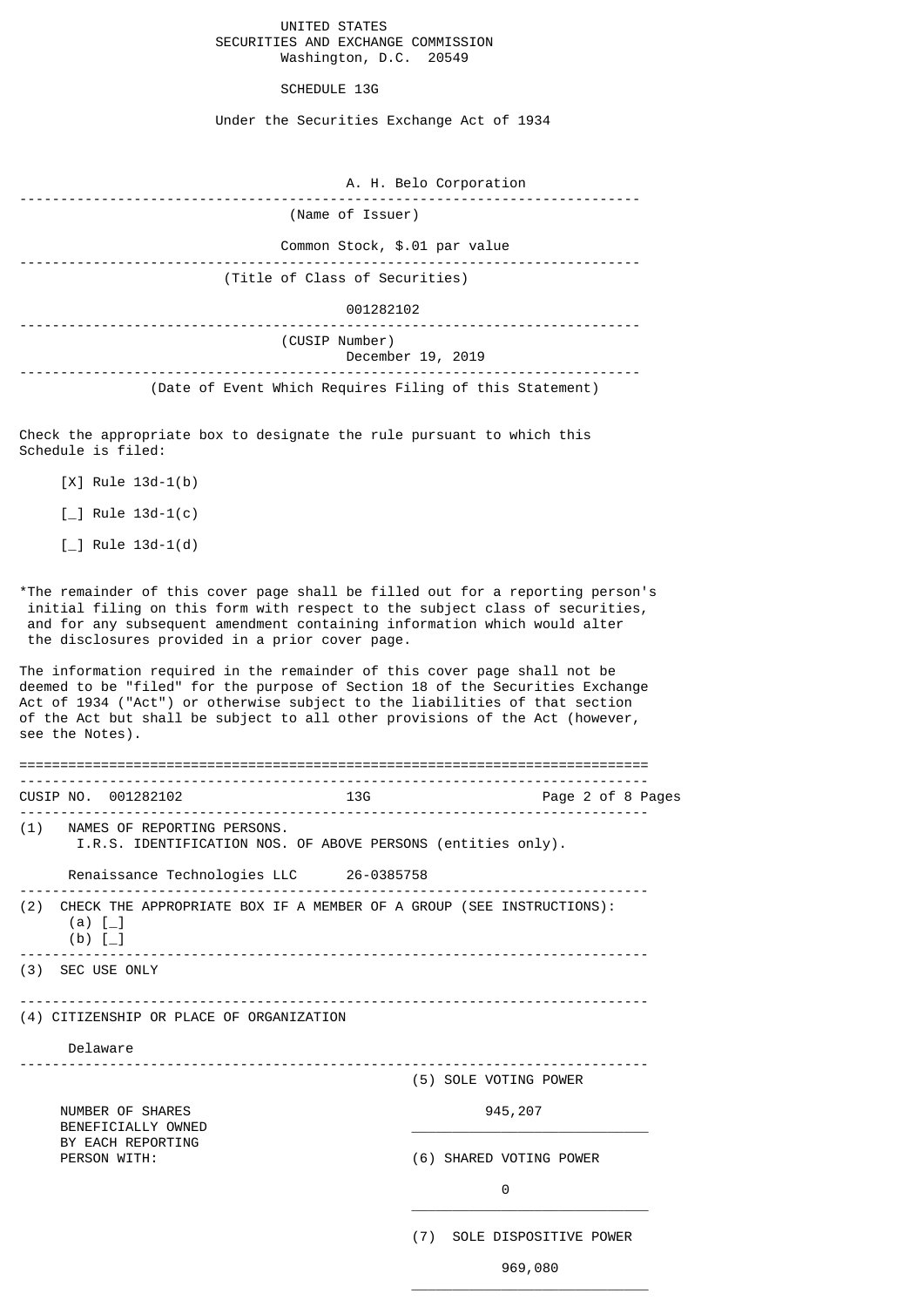## (8) SHARED DISPOSITIVE POWER

1,874

\_\_\_\_\_\_\_\_\_\_\_\_\_\_\_\_\_\_\_\_\_\_\_\_\_\_\_\_\_\_ (9) AGGREGATE AMOUNT BENEFICIALLY OWNED BY EACH REPORTING PERSON 970,954 ------------------------------------------------------------------------------ (10) CHECK BOX IF THE AGGREGATE AMOUNT IN ROW (9) EXCLUDES CERTAIN SHARES (SEE INSTRUCTIONS)  $\Box$ ------------------------------------------------------------------------------ (11) PERCENT OF CLASS REPRESENTED BY AMOUNT IN ROW (9) 5.11 % ------------------------------------------------------------------------------ (12) TYPE OF REPORTING PERSON (SEE INSTRUCTIONS) IA Page 2 of 8 pages ============================================================================= Page 3 of 8 pages ----------------------------------------------------------------------------- CUSIP NO. 001282102 13G Page 3 of 8 Pages ----------------------------------------------------------------------------- (1) NAMES OF REPORTING PERSONS. I.R.S. IDENTIFICATION NOS. OF ABOVE PERSONS (ENTITIES ONLY). RENAISSANCE TECHNOLOGIES HOLDINGS CORPORATION 13-3127734 ----------------------------------------------------------------------------- (2) CHECK THE APPROPRIATE BOX IF A MEMBER OF A GROUP (SEE INSTRUCTIONS)  $(a)$  [ $_{\_$ ] (b) [\_] ----------------------------------------------------------------------------- (3) SEC USE ONLY ----------------------------------------------------------------------------- (4) CITIZENSHIP OR PLACE OF ORGANIZATION Delaware ----------------------------------------------------------------------------- (5) SOLE VOTING POWER NUMBER OF SHARES 945, 207 BENEFICIALLY OWNED BY EACH REPORTING<br>PERSON WITH: (6) SHARED VOTING POWER 0 and 0 and 0 and 0 and 0 and 0 and 0 and 0 and 0 and 0 and 0 and 0 and 0 and 0 and 0 and 0 and 0 and 0 and 0 \_\_\_\_\_\_\_\_\_\_\_\_\_\_\_\_\_\_\_\_\_\_\_\_\_\_\_\_\_ (7) SOLE DISPOSITIVE POWER  $969,080$  $\frac{1}{\sqrt{2}}$  ,  $\frac{1}{\sqrt{2}}$  ,  $\frac{1}{\sqrt{2}}$  ,  $\frac{1}{\sqrt{2}}$  ,  $\frac{1}{\sqrt{2}}$  ,  $\frac{1}{\sqrt{2}}$  ,  $\frac{1}{\sqrt{2}}$  ,  $\frac{1}{\sqrt{2}}$  ,  $\frac{1}{\sqrt{2}}$  ,  $\frac{1}{\sqrt{2}}$  ,  $\frac{1}{\sqrt{2}}$  ,  $\frac{1}{\sqrt{2}}$  ,  $\frac{1}{\sqrt{2}}$  ,  $\frac{1}{\sqrt{2}}$  ,  $\frac{1}{\sqrt{2}}$ (8) SHARED DISPOSITIVE POWER 1,874 \_\_\_\_\_\_\_\_\_\_\_\_\_\_\_\_\_\_\_\_\_\_\_\_\_\_\_\_\_ (9) AGGREGATE AMOUNT BENEFICIALLY OWNED BY EACH REPORTING PERSON 970,954 ----------------------------------------------------------------------------- (10) CHECK BOX IF THE AGGREGATE AMOUNT IN ROW (9) EXCLUDES CERTAIN SHARES (SEE INSTRUCTIONS) [\_]<br>--------------------------------------------------------------------------------------------------------- (11) PERCENT OF CLASS REPRESENTED BY AMOUNT IN ROW (9) 5.11 % ----------------------------------------------------------------------------- (12) TYPE OF REPORTING PERSON (SEE INSTRUCTIONS) HC Page 3 of 8 pages =============================================================================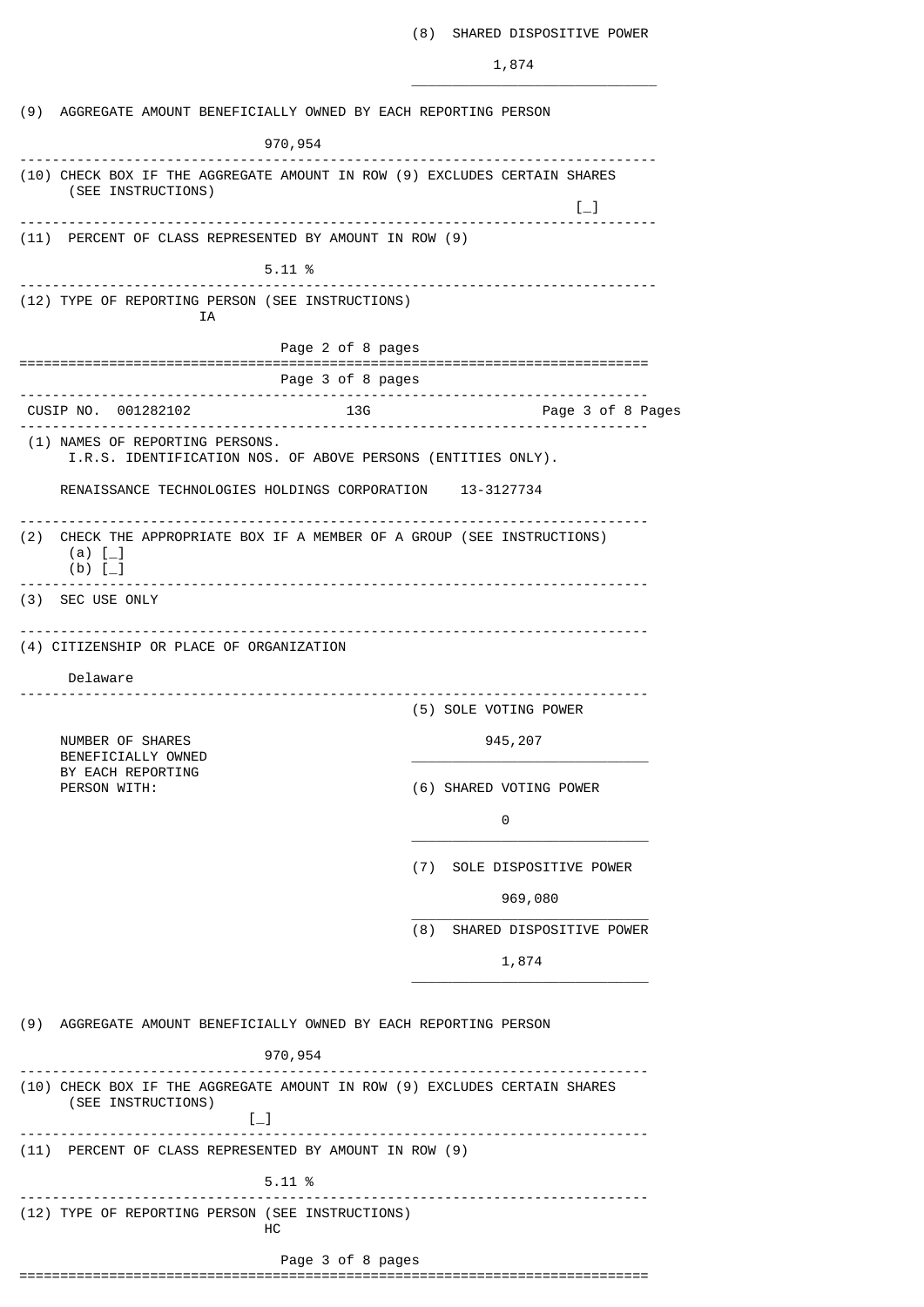|                                      | CUSIP NO. 001282102                                                                                                                                                   |
|--------------------------------------|-----------------------------------------------------------------------------------------------------------------------------------------------------------------------|
| Item 1.                              |                                                                                                                                                                       |
|                                      | (a) Name of Issuer                                                                                                                                                    |
|                                      | A. H. Belo Corporation                                                                                                                                                |
|                                      | (b) Address of Issuer's Principal Executive Offices.                                                                                                                  |
|                                      | P. O. Box 224866, Dallas, Texas 75222-4866                                                                                                                            |
| Item 2.                              |                                                                                                                                                                       |
|                                      | (a) Name of Person Filing:                                                                                                                                            |
|                                      | This Schedule 13G is being filed by Renaissance Technologies LLC<br>("RTC") and Renaissance Technologies Holdings Corporation ("RTHC").                               |
|                                      | (b) Address of Principal Business Office or, if none, Residence.                                                                                                      |
|                                      | The principal business address of the reporting persons is:                                                                                                           |
|                                      | 800 Third Avenue<br>New York, New York 10022                                                                                                                          |
|                                      | (c) Citizenship.                                                                                                                                                      |
|                                      | RTC is a Delaware limited liability company, and<br>RTHC is a Delaware corporation.                                                                                   |
|                                      | (d) Title of Class of Securities.                                                                                                                                     |
|                                      | Common Stock, \$.01 par value                                                                                                                                         |
|                                      | (e) CUSIP Number.                                                                                                                                                     |
|                                      | 001282102                                                                                                                                                             |
|                                      | Page 4 of 8 pages<br>=========================                                                                                                                        |
|                                      | Item 3. If this statement is filed pursuant to Rule $13d-1(b)$ or $13-d-2(b)$<br>or $(c)$ , check whether the person filing is a:                                     |
| $(a)$ $\lceil$ $\lceil$<br>(b) $[-]$ | Broker or dealer registered under section 15 of the Act.<br>Bank as defined in section $3(a)(6)$ of the Act.                                                          |
| $(c)$ [<br>(d) $[-]$                 | Insurance Company as defined in section $3(a)(19)$ of the Act.<br>Investment Company registered under section 8 of the Investment                                     |
| $(e)$ [x]                            | Company Act.<br>Investment Adviser in accordance with Sec.240.13d-1(b)(1)(ii)(E).                                                                                     |
| $(f)$ [_]                            | Employee Benefit Plan or Endowment Fund in accordance with<br>Sec. $240.13d-1(b)(1)(ii)(F)$ .                                                                         |
| $(g)$ [_]<br>$(h)$ $[-]$             | Parent holding company, in accordance with Sec. 240.13d-1(b)(1)(ii)(G).<br>A savings associations as defined in Section 3(b) of the Federal<br>Deposit Insurance Act. |
| (i) [                                | A church plan that is excluded from the definition of an investment<br>company under section $3(c)(14)$ of the Investment Company Act of 1940.                        |
| $(j)$ [                              | Group, in accordance with Sec. 240.13d-1(b)(1)(ii)(J).                                                                                                                |
|                                      | Item 4. Ownership.                                                                                                                                                    |
|                                      | (a) Amount beneficially owned.                                                                                                                                        |
|                                      | RTC:<br>970, 954<br>shares<br>shares, comprising the shares beneficially owned<br>RTHC:<br>970,954<br>by RTHC, because of RTHC's majority ownership of RTC.           |
|                                      | (b) Percent of Class.                                                                                                                                                 |
|                                      | RTC:<br>5.11 %<br>5.11 %<br>RTHC:                                                                                                                                     |
| (c)                                  | Number of shares as to which the person has:                                                                                                                          |
|                                      | (i) sole power to vote or to direct the vote:                                                                                                                         |
|                                      | RTC:<br>945, 207<br>RTHC:<br>945, 207                                                                                                                                 |
|                                      |                                                                                                                                                                       |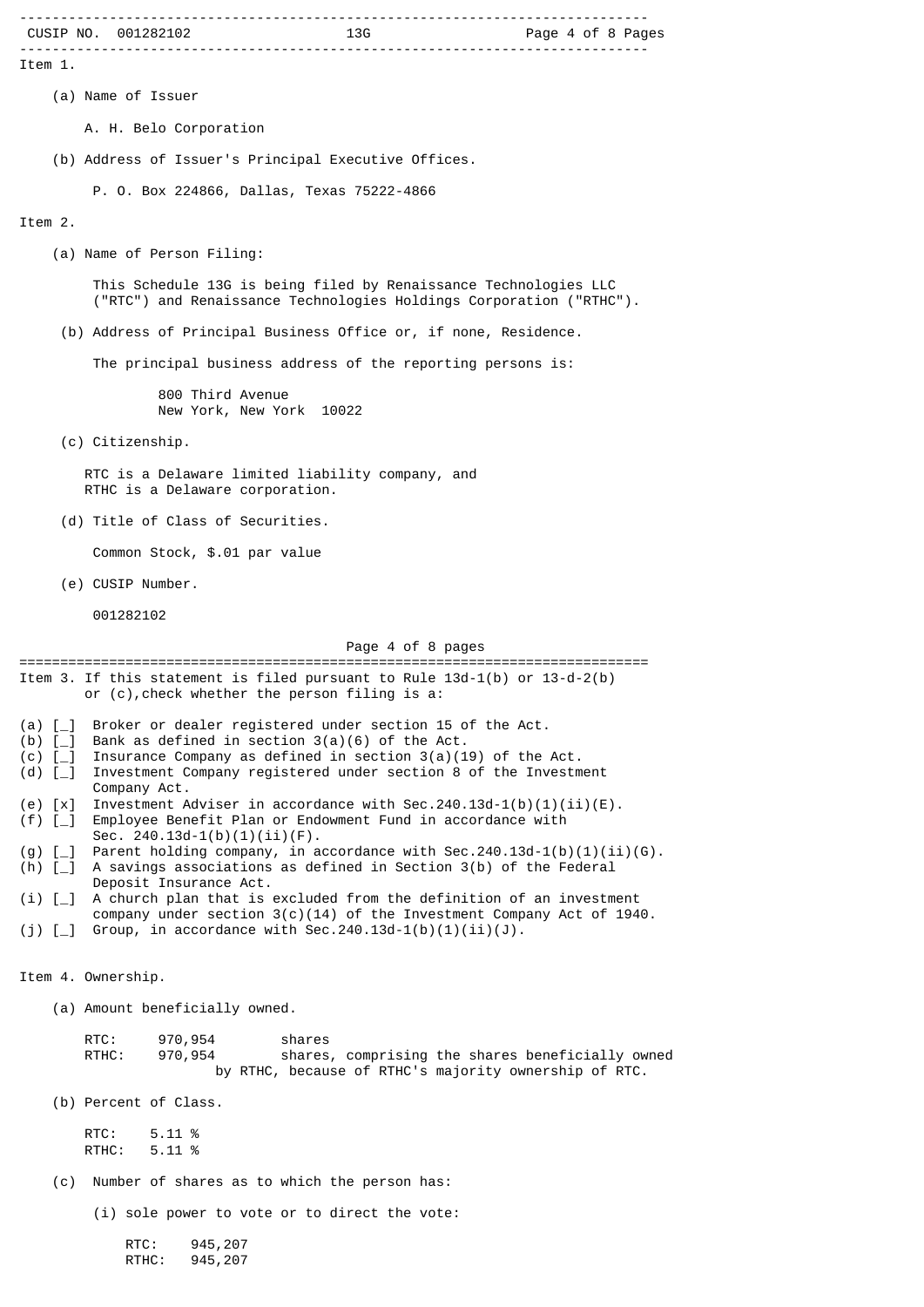(ii) Shared power to vote or to direct the vote: 0

(iii) sole power to dispose or to direct the disposition of:

RTC: 969,080 RTHC: 969,080

(iv) Shared power to dispose or to direct the disposition of:

RTC: 1,874 RTHC: 1,874

Page 5 of 8 pages

Item 5. Ownership of Five Percent or Less of a Class.

 If this statement is being filed to report the fact that as of the date hereof the reporting person has ceased to be the beneficial owner of more than five percent of the class of securities, check the following: [\_]

=============================================================================

Item 6. Ownership of More than Five Percent on Behalf of Another Person.

Certain funds and accounts managed by RTC have the right to receive dividends and proceeds from the sale of the securities which are the subject of this report.

Item 7. Identification and Classification of the Subsidiary Which Acquired the Security Being Reported on by the Parent Holding Company.

## Not applicable

Item 8. Identification and Classification of Members of the Group.

Not applicable

Item 9. Notice of Dissolution of a Group.

Not applicable

# Page 6 of 8 pages

============================================================================= Item 10. Certification

By signing below I certify that, to the best of my knowledge and belief, the securities referred to above were acquired and are held in the ordinary course of business and not acquired and are not held for the purpose of or with the effect of changing or influencing the control of the issuer of the securities and were not acquired and are not held in connection with or as a participant in any transaction having that purpose or effect.

#### **SIGNATURE**

After reasonable inquiry and to the best of my knowledge and belief, I certify that the information set forth in this statement is true, complete and correct.

Date: February 12, 2020

Renaissance Technologies LLC

 By: /s/ James S. Rowen Chief Operating Officer